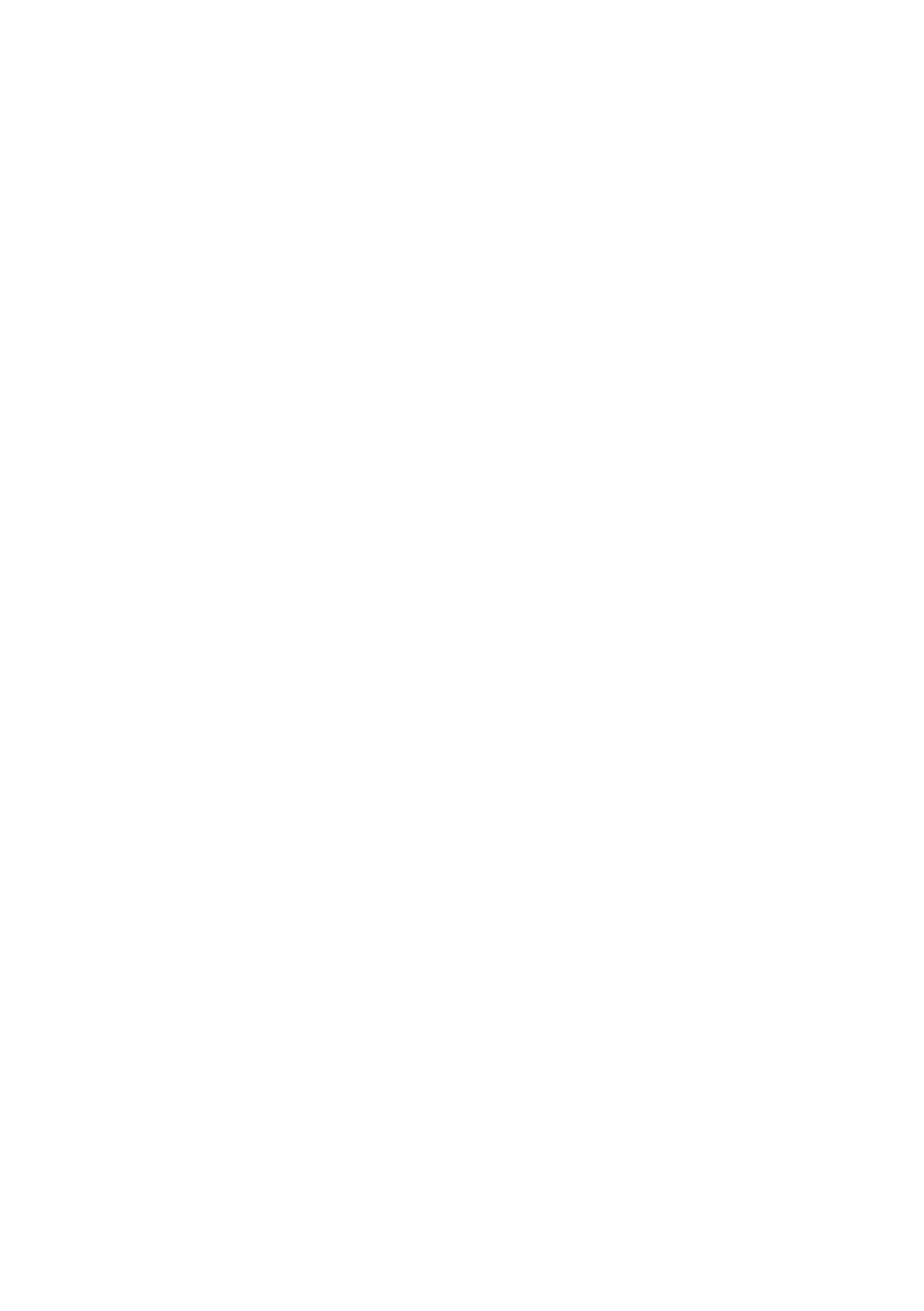2018 Printed in the Republic of Somaliland Human Rights Centre Badda Cas, Jigjigayar Hargeisa Somaliland

www.hrcsomaliland.org Phone: +252 (0) 633 3278181 Email: chair@hrcsomaliland.org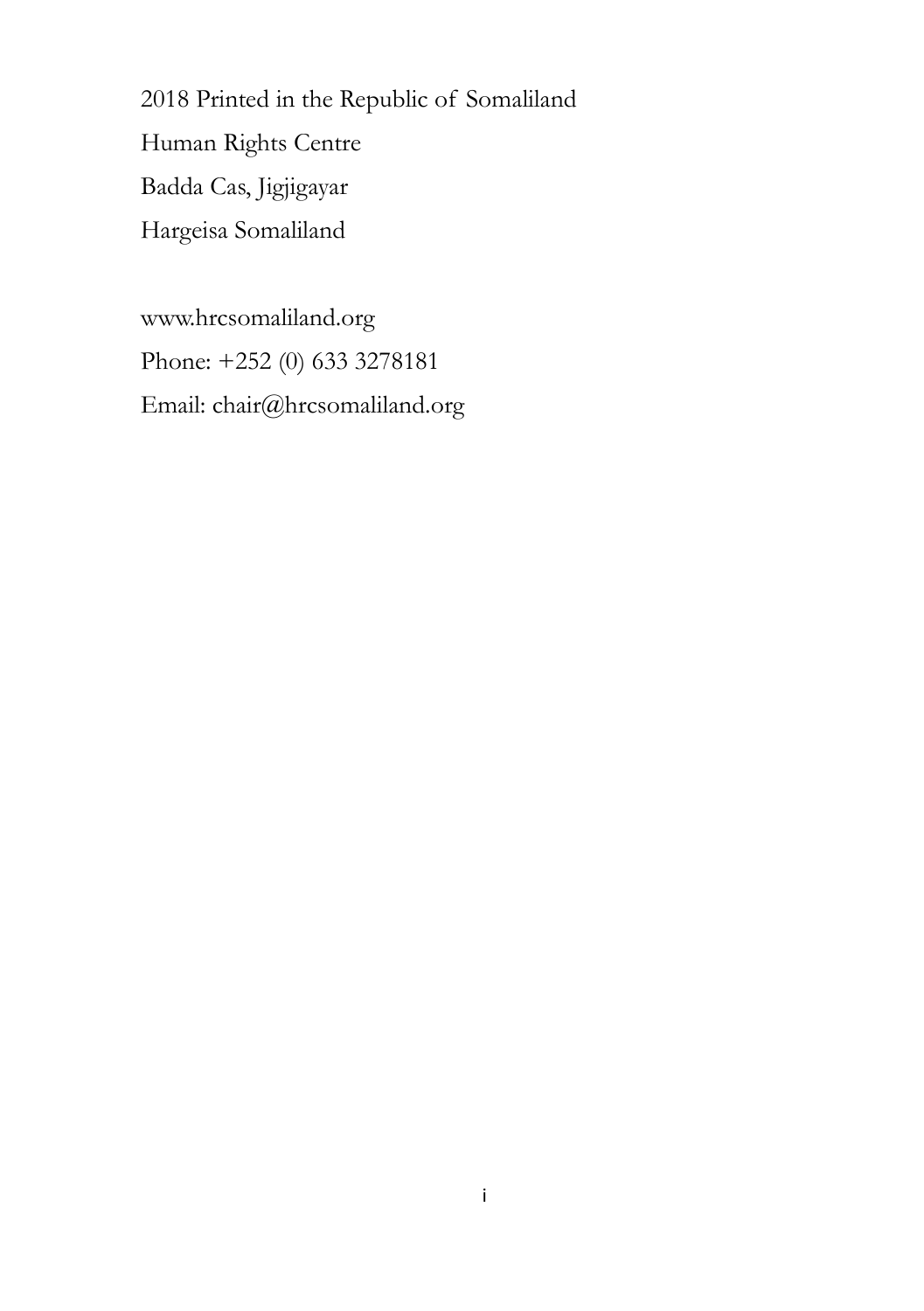## **TABLE OF CONTENTS**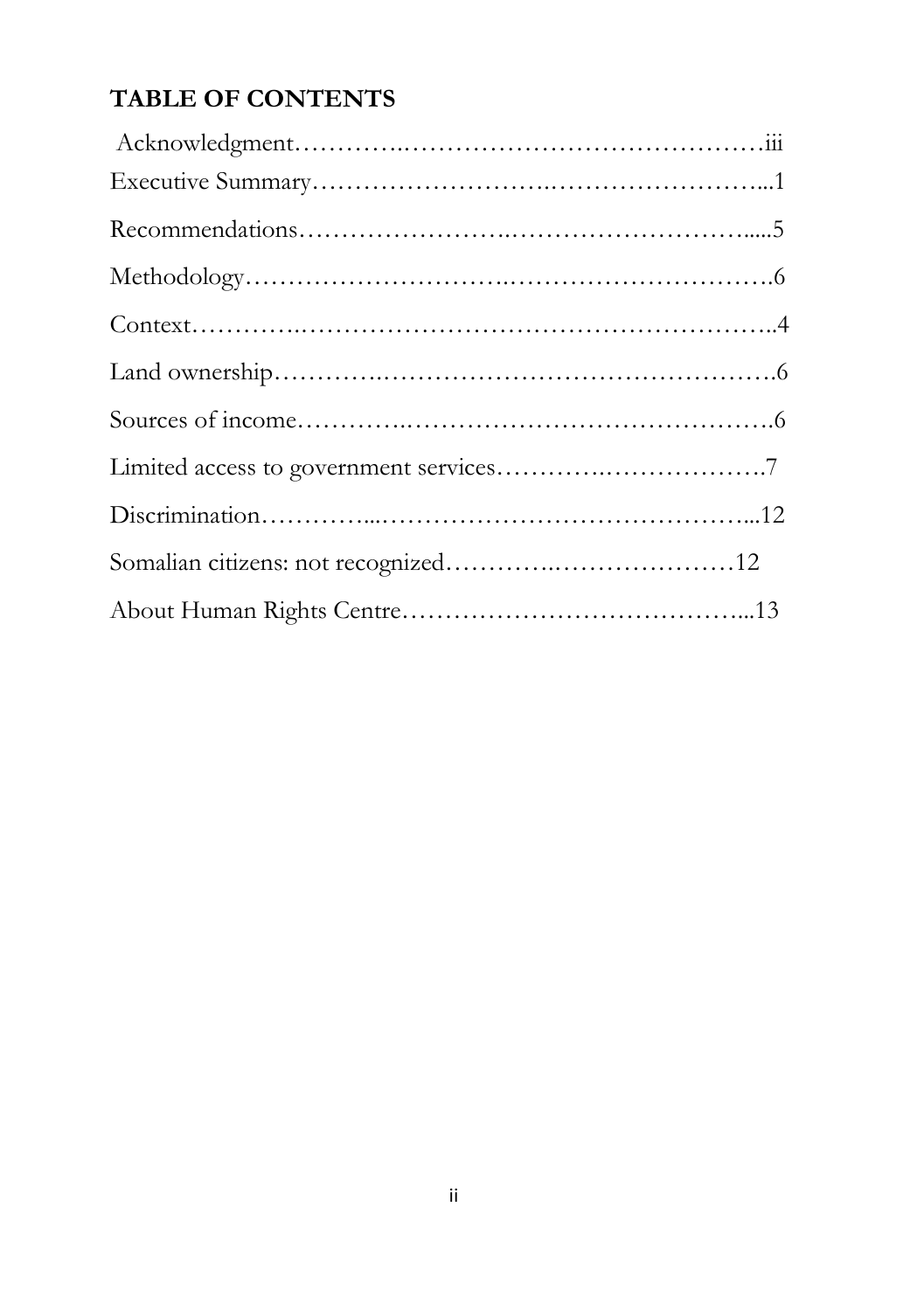# **Acknowledgment**

Human Rights Centre is very grateful to Hana Mohamed Abdi, the author of this report. We are indebted to the volunteers and monitors of Human Rights Centre who visited the IDPs centre and collected the data. Thanks to Yasmin Omar, Mubarik Abdi, Ayan Hassan Dhamac, Hana Mohamed Abdi and Warda Hassan Mohamoud.

HRC is also grateful to the residents in Istanbul (Naaso-hablood B) IDPs center who welcomed us and shared their experience and stories to include in this report. Thank you very muc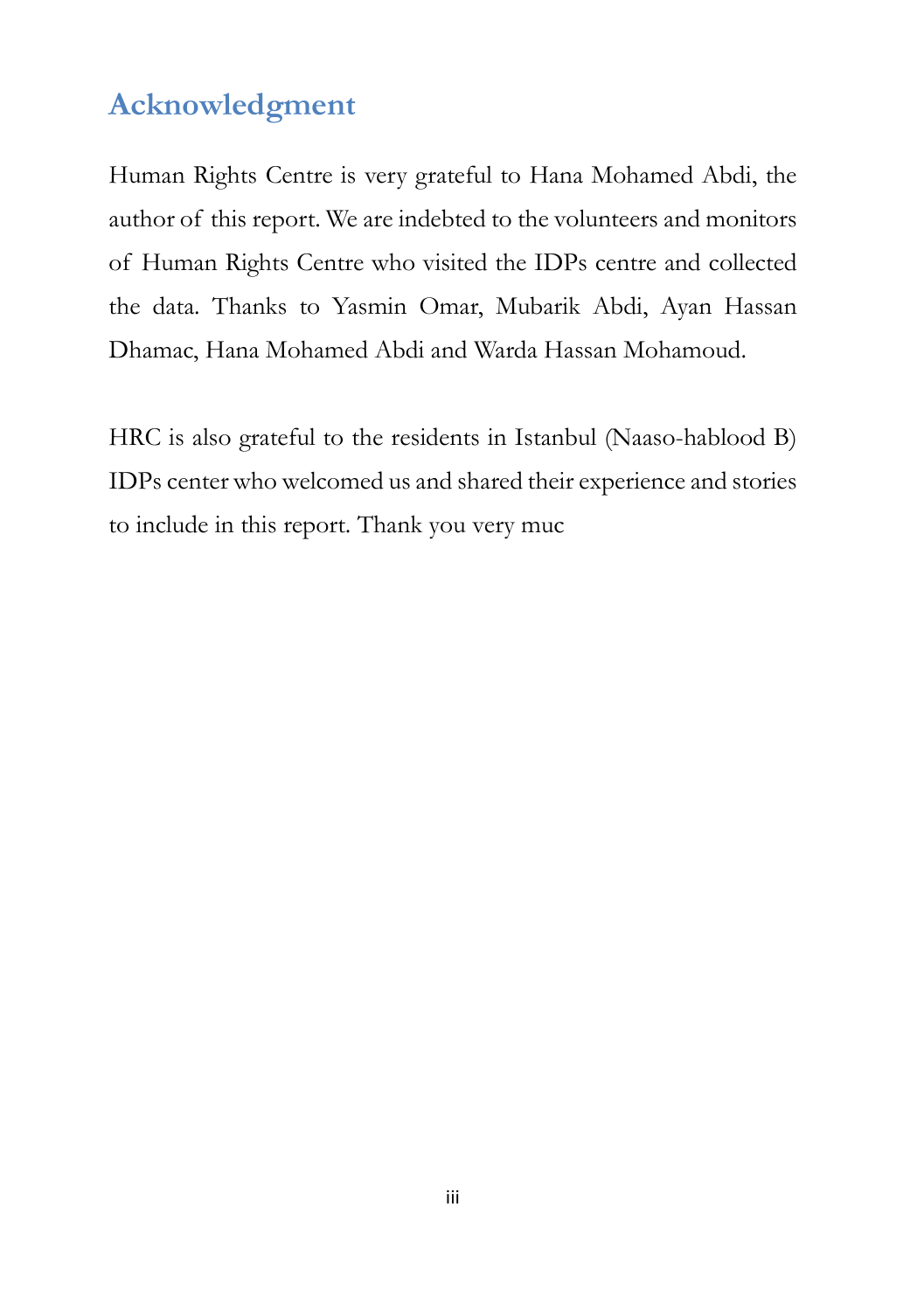# **Executive Summary**

This report, which is based on a research done in a small IDPs centre located in the east of Hargeisa, gives useful information on the situation of the IDPs in Somaliland. The data gathering was made in Naaso-hablood B IDPs centre (known famously as Istanbul by the residents). The monitors and volunteers of Human Rights Cente have interviewed 76 residents who live in the centre.

The report highlights the poor conditions of the center in terms of the limited or absent government services such as health, sanitation, education, food and protection, as well as the challenges in land ownership and severe level of poverty. The people live in a land owned by a private citizen who threatens eviction, prohibits digging toilets or any form of permanent structure. There are no schools and health posts. The people in the IDPs centre came from different places, but those from Somalia (South Central Somalia) face peculiar challenges as their status is not clear.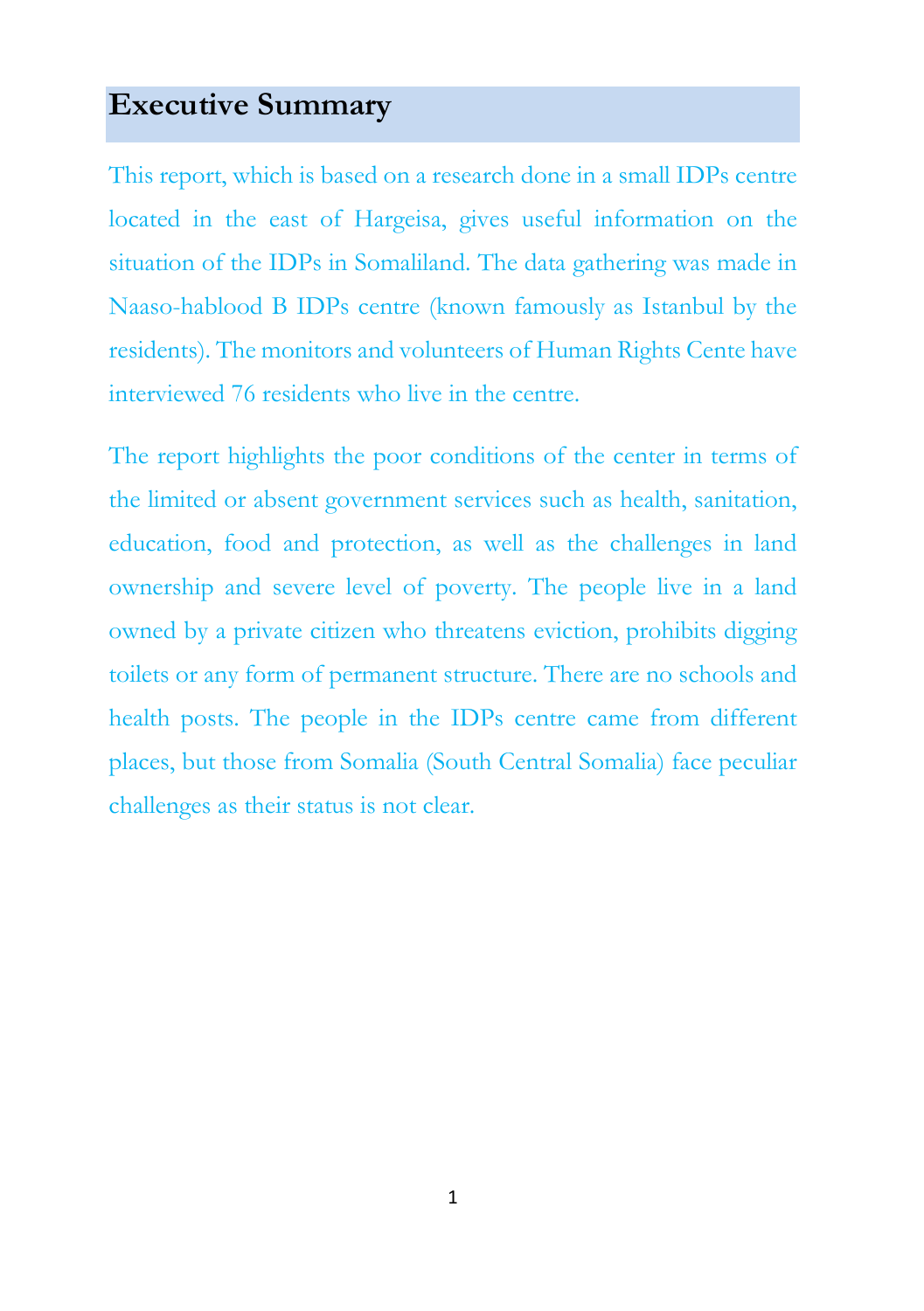# **Recommendations**

## **To the government of Somaliland**

- Provide the necessary services to Naaso-hablood B (Istanbul) IDPs centre and the other IDPs centres in Somaliland. These services include health, education, security, legal, protection, sanitation etc.
- Re-locate the residents in Istanbul IDPs centre to a land to live with a registration and facilitate and coordinate to build shelters that are in conformity with standards;
- Carryout urgently a wide-ranging assessment that covers all areas and sectors and be capable of identifying the assistance and protection of all vulnerable groups;
- Implement national policies relating to IDPs and also clarify the legal position of the people from Somalia (South Central Somalia).

# **To the humanitarian organizations/institutions**

- Provide the highly needed assistance to the people in Istanbul IDPs centre and other IDPs centre;
- Recognize the peculiar situation of the people from Somalia (South Central Somalia).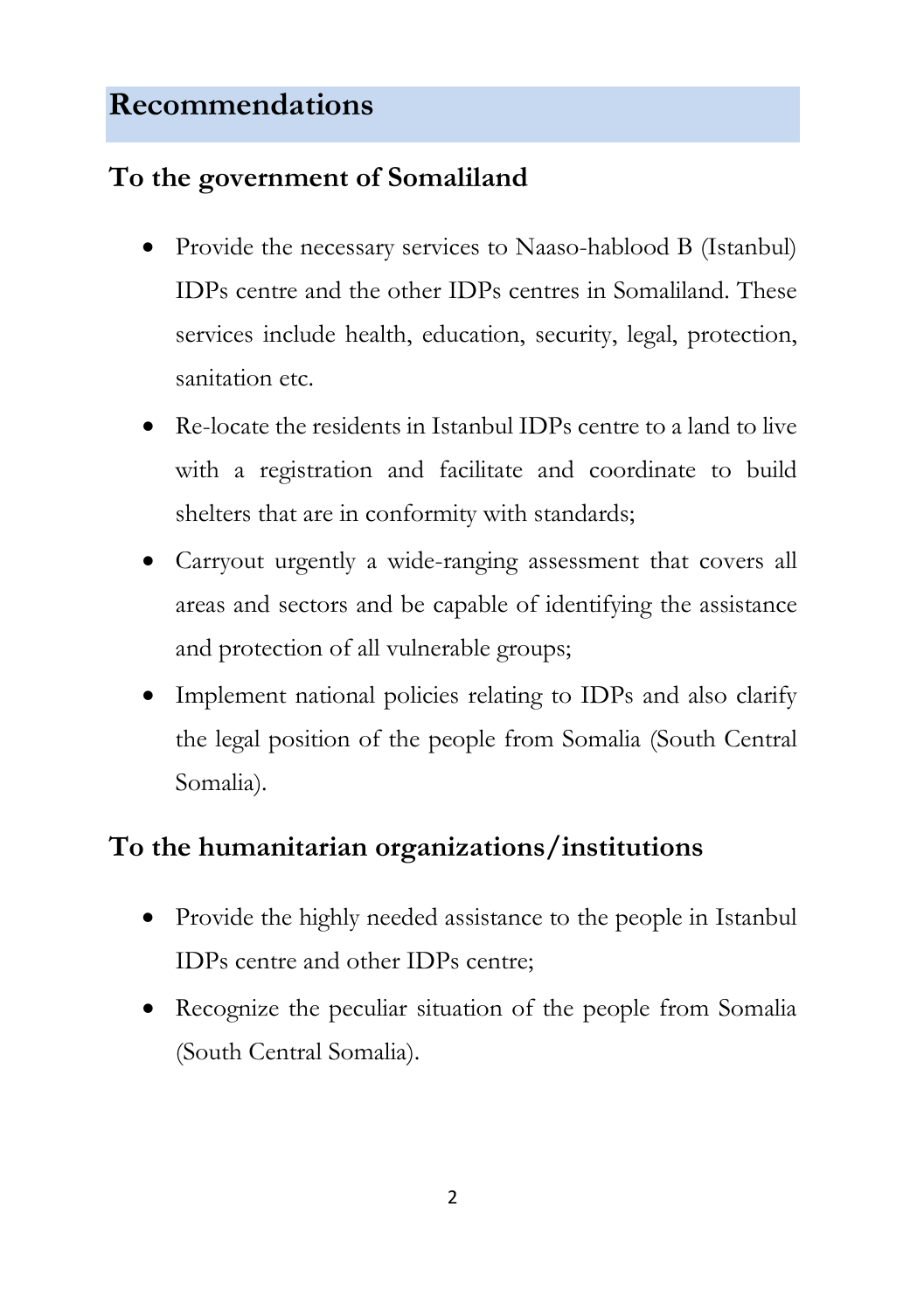# **Methodology**

This report is based on a fact-finding mission made by volunteers and monitors of Human Rights Centre who visited the camp on 17 March and 10 May 2018. In the first visit, a general assessment was made. Afterwards set of interviews were prepared. The monitors and volunteers interviewed 76 people who live in the Istanbul IDPs camp by using questions that were prepared. Sixty-five (65) of the interviewees were women and eleven (11) were men.

The National Displacement and Refugee Agency (NDRA) calls the IDPs centre as Naaso-hablood B. however, it is generally known as Istanbul, and it is the later name which is used in this report.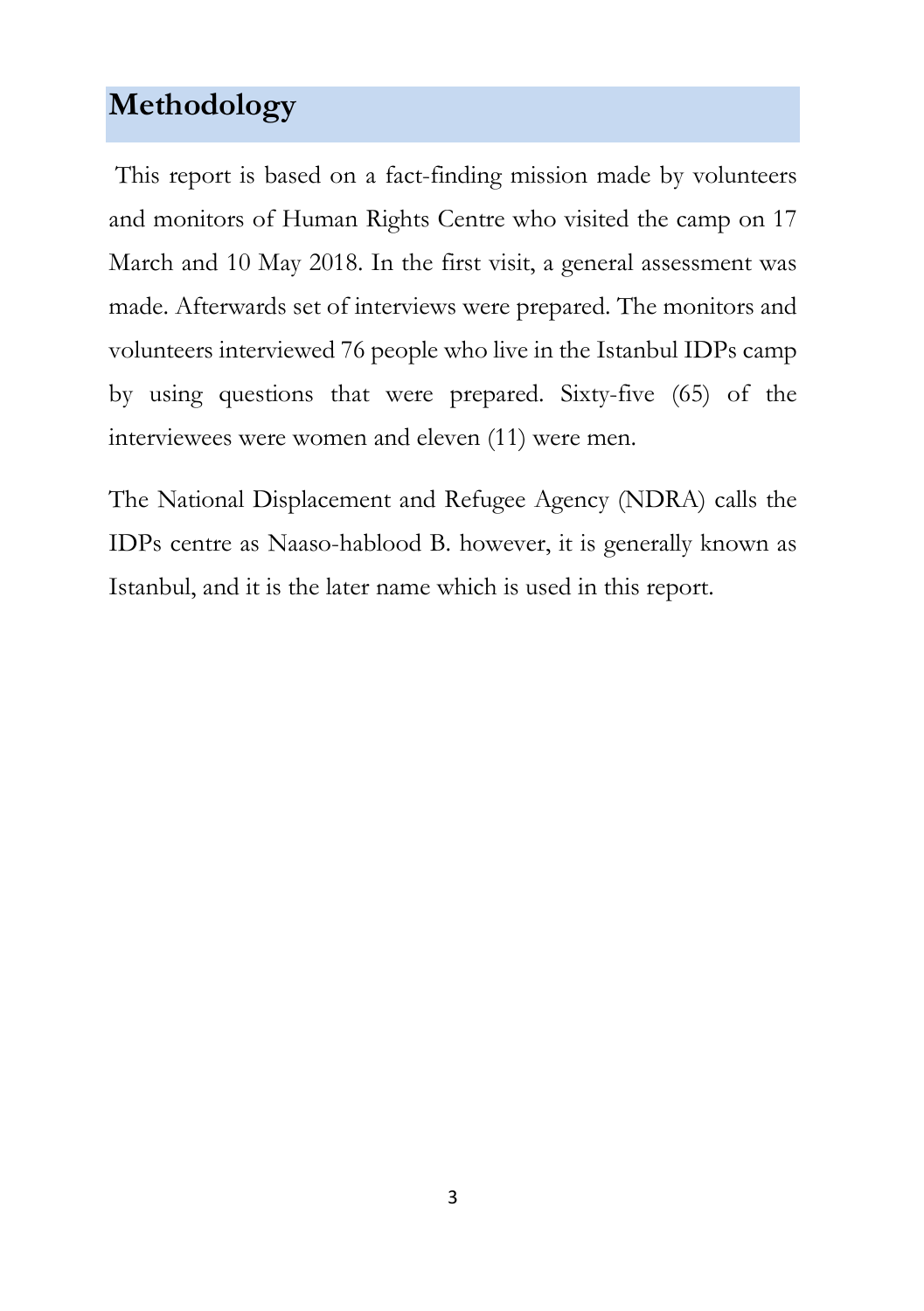# **Context**

In the year of 1991, Somaliland declared restoration of independence from Somalia. Somaliland and Somalia united in 1<sup>st</sup> July 1960 after they gained independence from Britain and Italy, respectively. Since 1991 Somaliland has been functioning separately, without international recognition. Somaliland held series of elections since 2001 when a constitution was approved by the people in referendum. Subsequently, elections of local councillors, president and parliamentarians were held from 2002 to 2017.

Somaliland covers an area of 68, 000 sq miles with about 3.5 million citizens whom majority are in the rural areas.1 The life expectancy is estimated by UNDP in 2008 as 50 years old for males and 55 for females.2 The country is poor and its main source of income is livestock exportation.3

Istanbul IDP camp is located in east of Haregeisa especially in Moalin Haruun district. The population consists of 500 households which came roughly from 12 different places in Somaliland, Somalia and Yemen.<sup>4</sup> The first of them came to the place about 8 years ago. Majority of the population in the IDPs are women. The community are extremely vulnerable, not only as IDP but as persons. Interviewed residents told HRC that there are people with mental illness who do

 <sup>1</sup> http://unpo.org/members/7916 last retrieved 6th November 2015

<sup>2</sup> http://unpo.org/members/7916

<sup>3</sup> *http://www.doingbusiness.org/Reports/Subnational-Reports/hargeisa*

<sup>4</sup> Interview, 10 May 2018 Istanbul IDPs Camp residents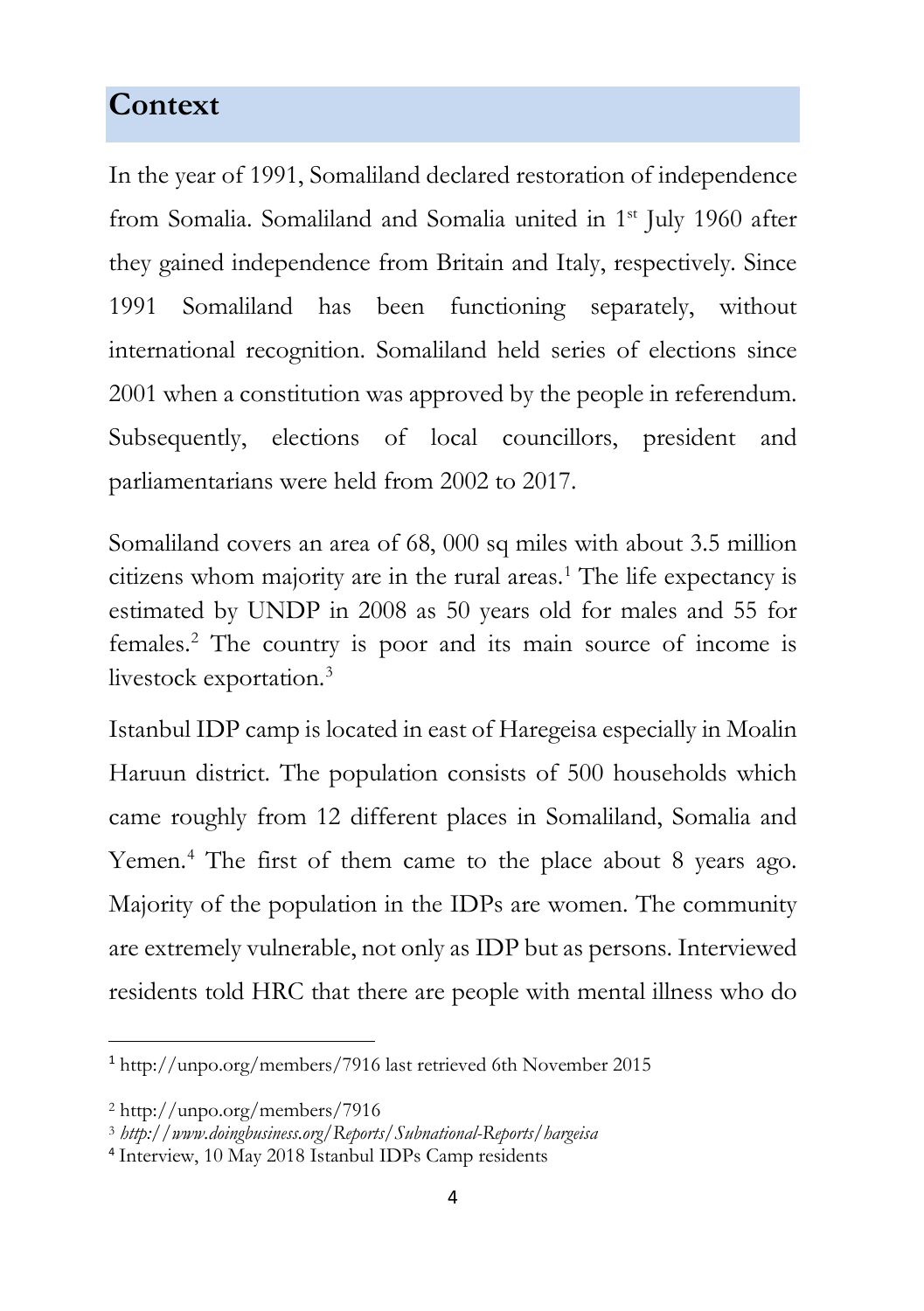not receive medical support.5 They are held in the camp and some of them are chained. 6

The people who live in the IDPs camp came from different places in Somaliland, Somalia and Yemen. This below table shows places they came from based on the total 76 people interviewed for this report.

| <b>Place</b>              |        | <b>Percentage Displaced by</b> |
|---------------------------|--------|--------------------------------|
| Rural areas in Marodijeeh | $52\%$ | Droughts                       |
| Rural areas in Togdheer   | $17\%$ | Droughts                       |
| Somalia (South-Central)   | $6\%$  | Civil war                      |
| Rural areas in Saahil     | $14\%$ | Droughts                       |
| Rural areas in Awdal      | $9\%$  | Droughts                       |
| Yemen                     | $2\%$  | Civil war                      |

 <sup>5</sup> Interview, 10 May 2018 Istanbul IDPs Camp residents

<sup>6</sup> Interview, 10 May 2018 Istanbul IDPs Camp residents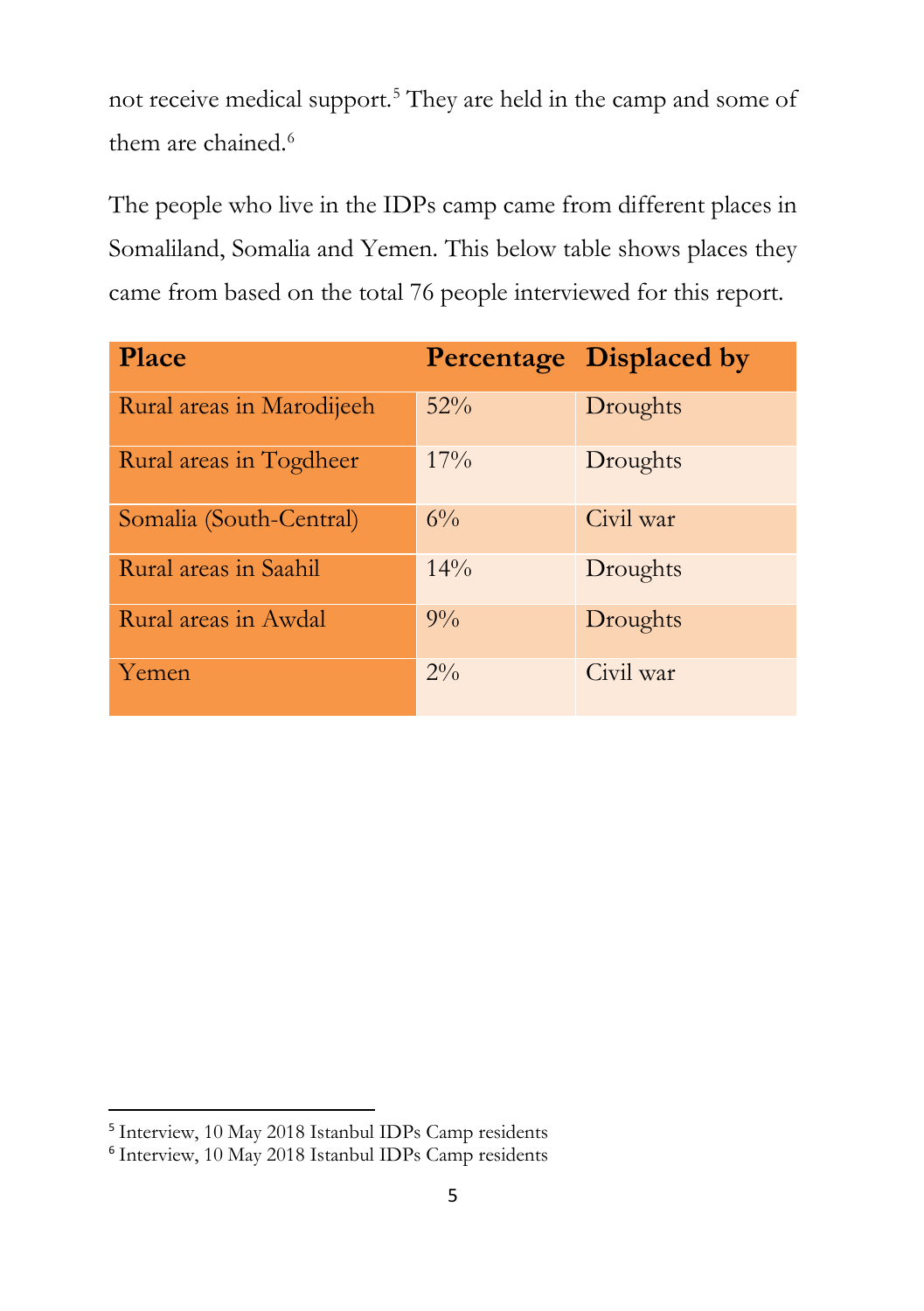# **Land ownership**



The camp is located in a land owned by a private citizen. They are not allowed to build anything permanent on it, except Somali traditional houses "BUUL." Toilets are forbidden. <sup>7</sup> As a land owned by a private citizen they can be evicted anytime. They live in a constant fear of eviction.

# **Sources of income**

The camp is far from the city, Hargeisa. The residents are forced to come to the city to seek job or beg at the streets. Those who work

 <sup>7</sup> Interview, 10 May 2018 Istanbul IDPs Camp resident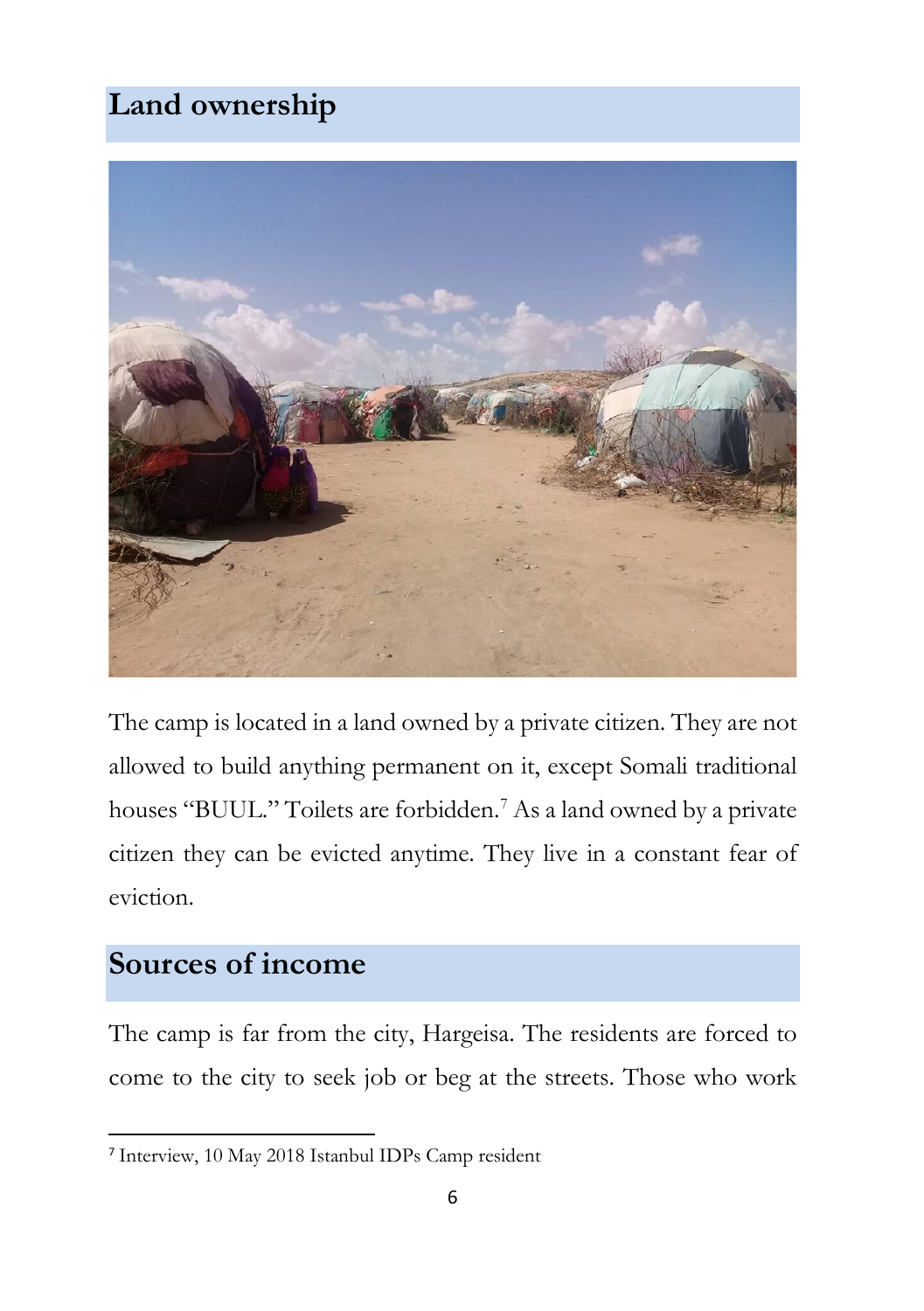complain harsh working conditions with very minimum wages. In a time, inflation and currency depreciation is high, the people in the IDPs center suffer and are the poorest of the poor. Additionally, all necessary services are not available in the camp.<sup>8</sup> As explained below the IDPS suffer crimes, water shortages, poor sanitation, lack of health facilities and absence of schools.<sup>9</sup>

#### **Limited access to government services**

#### **7.1 Water and Sanitation**

The IDPs camp does not have water tanks or taps. Water is supplied by private water tanks that has to be paid. A jerrycan costs 2,000 Somaliland Shillings.<sup>10</sup> The camp lacks toilets.<sup>11</sup> The land is owned by a private citizen who prohibits digging toilets. Residents use open places as toilets, posing health and security threats. The camp is located in low land area where floods flash during rainy seasons. This causes deceases.

#### **7.2 Food**

 $\overline{a}$ 

Right to food is a fundamental right under the international human rights law. The right to adequate food is realized when every man, woman and child, alone or in community with others, has the physical

<sup>8</sup> Interview, 10 May 2018 Istanbul IDPs Camp residents

<sup>9</sup> There is no school at all at the centre

<sup>10</sup> Interview, 10 May 2018 Istanbul IDPs Camp residents

<sup>11</sup> Interview, 10 May 2018 Istanbul IDPs Camp residents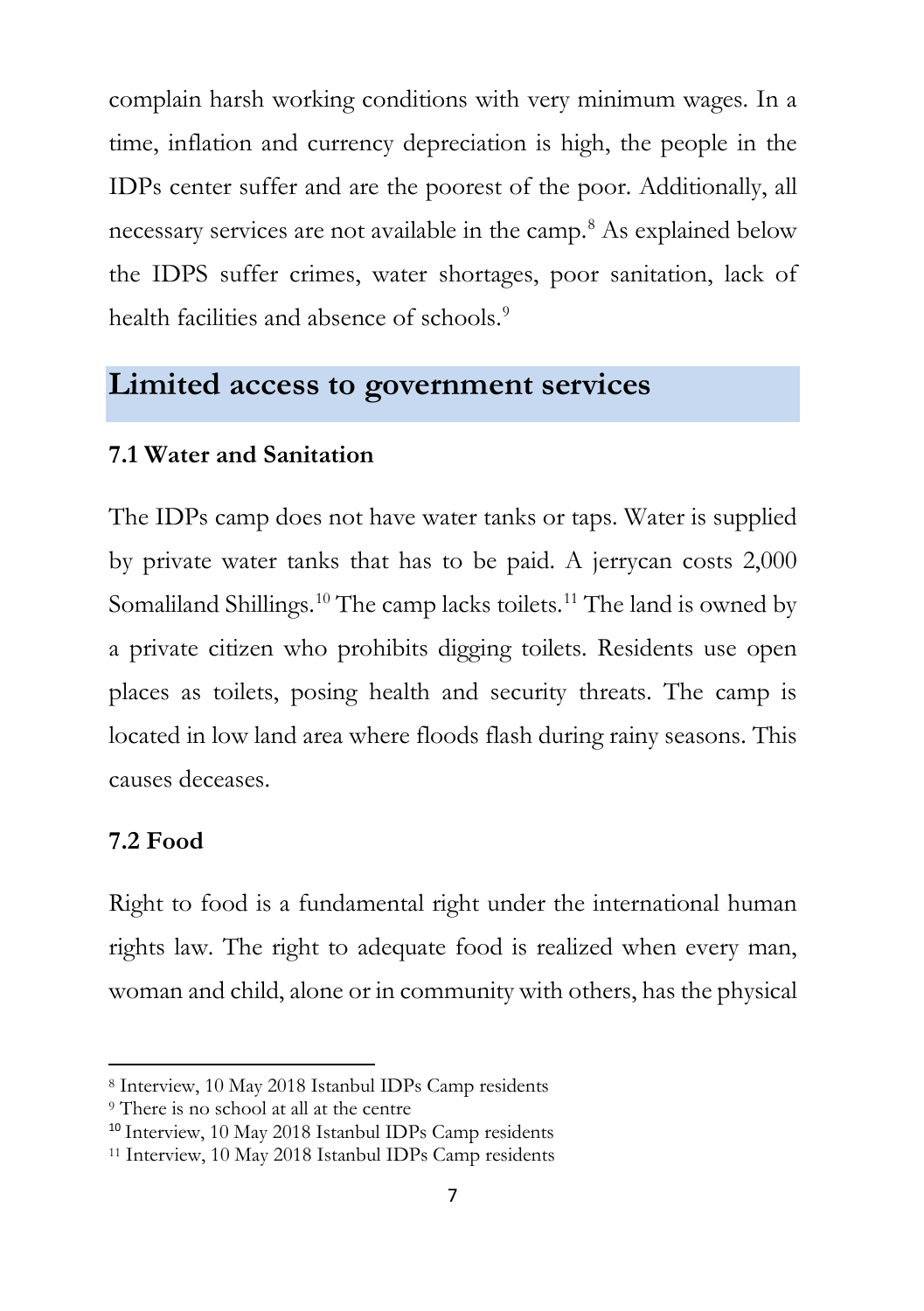and economic access at all times to adequate food or means for its procurement"12 The interviewees told HRC that they are not provided food and they have to buy by themselves. Many of the people in the camp particularly pregnant and breast-feeding mothers, elderly and children are affected by chronic undernourishment.

#### **7.3 Protection**

 $\overline{a}$ 



The Istanbul IDPs camp is unstable. It has no police station and other government institutions. Crimes occur in the IDPs camp including rape, theft, and robbery<sup>13</sup>. Sexual and gender-based violence is under

<sup>12–</sup> General Comment 12 (CESCR)The right to adequate food (art. 11)

<sup>13</sup> Interview, 10 May 2018 Istanbul IDPs Camp residents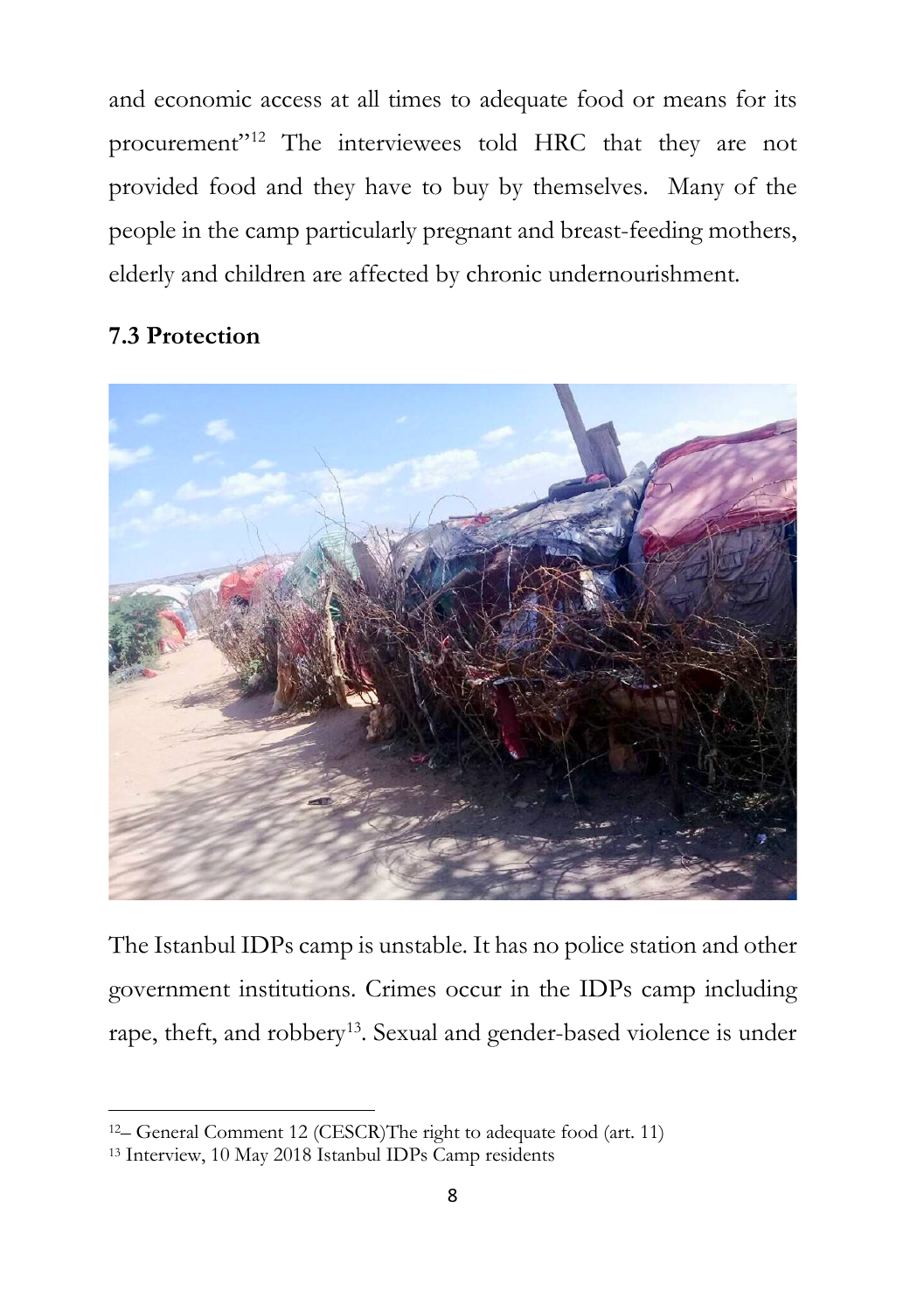reported<sup>14</sup>. In absence of a nearby police station and vulnerability, victims do not get justice.

Xaliimo (not her real name) is a mentally sick girl in Istanbul IDPs camp. She lost her mother and father a years ago. She had no one to take care of her. She was raped and did not report to authorities. Her case is not rare, according to the interviewees. Victims do not report, particularly if the perpetrator is from the IDPs camp. In absence of government presence, the people in the IDPs camp are not protected by a law. Women, children, people with disability and those who came from outside of Somaliland are more vulnerable for abuses<sup>15</sup>.

 $\overline{a}$ 

<sup>14</sup> Interview, 10 May 2018 Istanbul IDPs Camp residents

<sup>15</sup> Interview, 10 May 2018 Istanbul IDPs Camp residents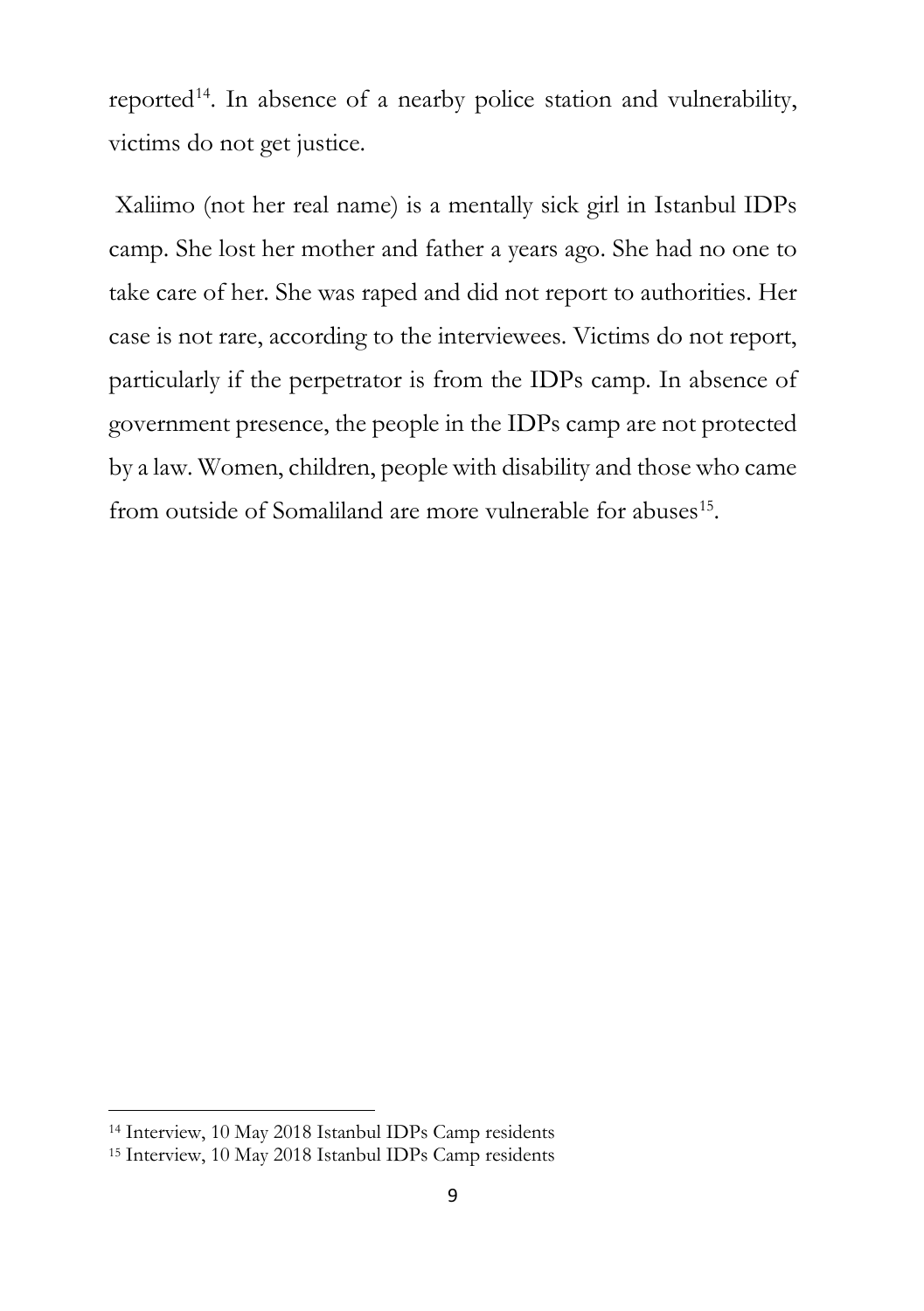#### **7.4 Shelter**



All shelters of IDPs are Somali traditional houses *(aqalsomaali/buul)* that does not resist rain, hot or cold temperature. They are not allowed to build permanent structures. <sup>16</sup> In absence of a proper shelter, the residents are also exposed to crimes and abuses.

#### **7.5 Education**

Education improves the lives of children and the economic and social wellbeing of society. It can lead to an increase in the productivity of

<sup>16</sup> Interview, 10 May 2018 Istanbul IDPs Camp residents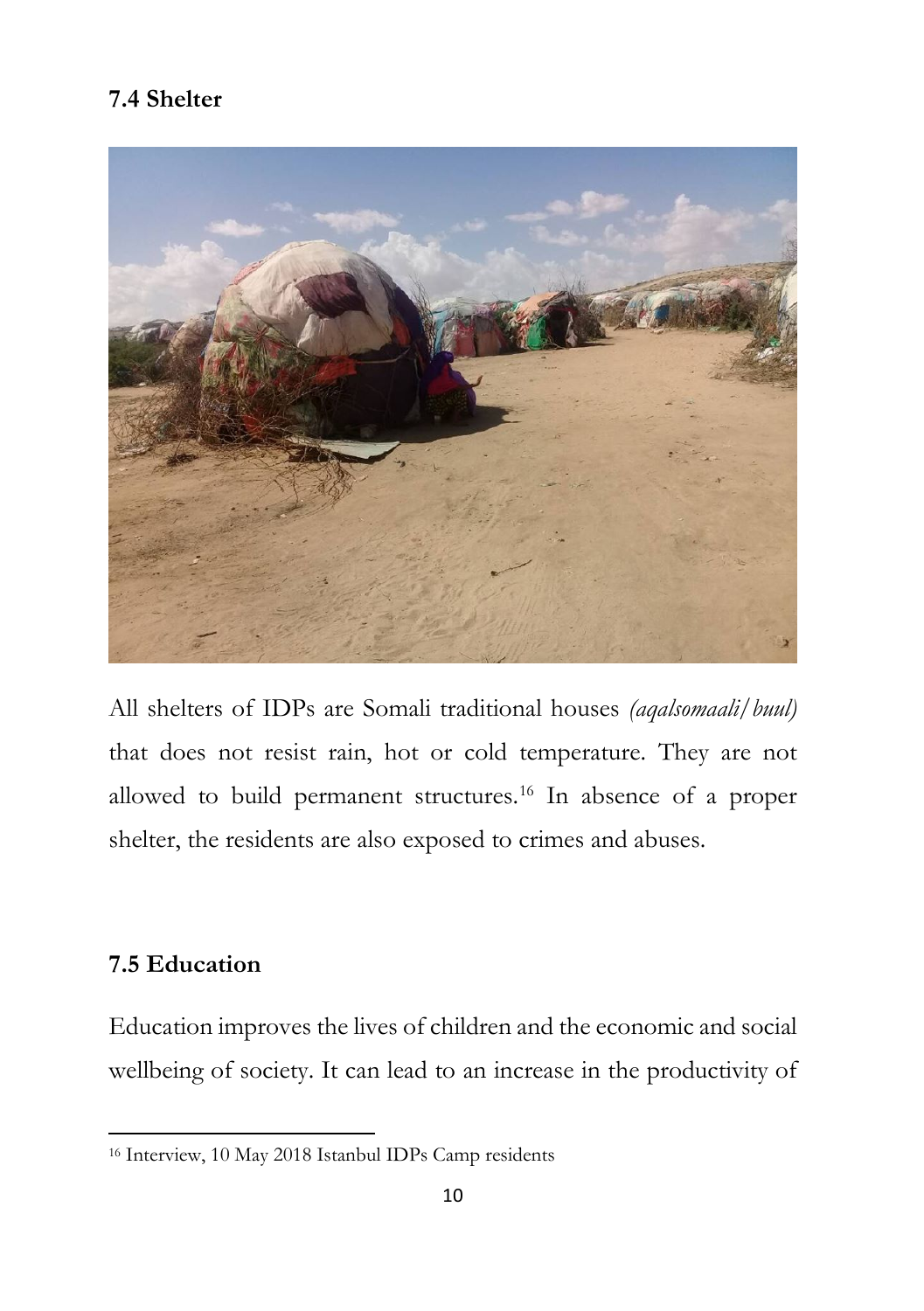labor, reduced fertility and, improved health, and it enables people to participate fully in the economy and the development of their societies.<sup>17</sup> Also Somaliland constitution laid down that "the state shall pay particular attention to the advancement, extension and dissemination of knowledge and education as it recognizes that education is the most appropriate investment that can play a major role in political, economic and social development, and that the national policy is that primary education shall be free."18 Istanbul IDPs camp does not have any school. The only education center that exist in this camp is one room madrassa "Quranic school" which being built by a charity organization.<sup>19</sup>

#### **7.6 Health**

 $\overline{a}$ 

The Constitution of Somaliland states that "the state shall have the duty to meet the country's needs for equipment to combat communicable diseases, the provision of free medicine, and the care of the public welfare."20 There is no any health facility in the IDPs camp.21 Interviewees told HRC that they have to go the city to seek health services and that they have to pay it, which most of them cannot afford. In a place where there are 500 households, there are

<sup>17</sup> UNICEF THE ROLE OF EDUCATION IN THE PROTECTION, CARE AND SUPPORT OF ORPHANS AND VULNERABLE CHILDREN LIVING IN A WORLD WITH HIV AND AIDS

<sup>18</sup> ARTICLE 15: Education, Youth and Sports. SOMALILAND CONSTITIUTION

<sup>19</sup> Interview, 10 May 2018 Istanbul IDPs Camp resident

<sup>20</sup> ARTICLE 17: Health, SOMALILAND CONSTITUTION

<sup>21</sup> Interview, 10 May 2018 Istanbul IDPs Camp resident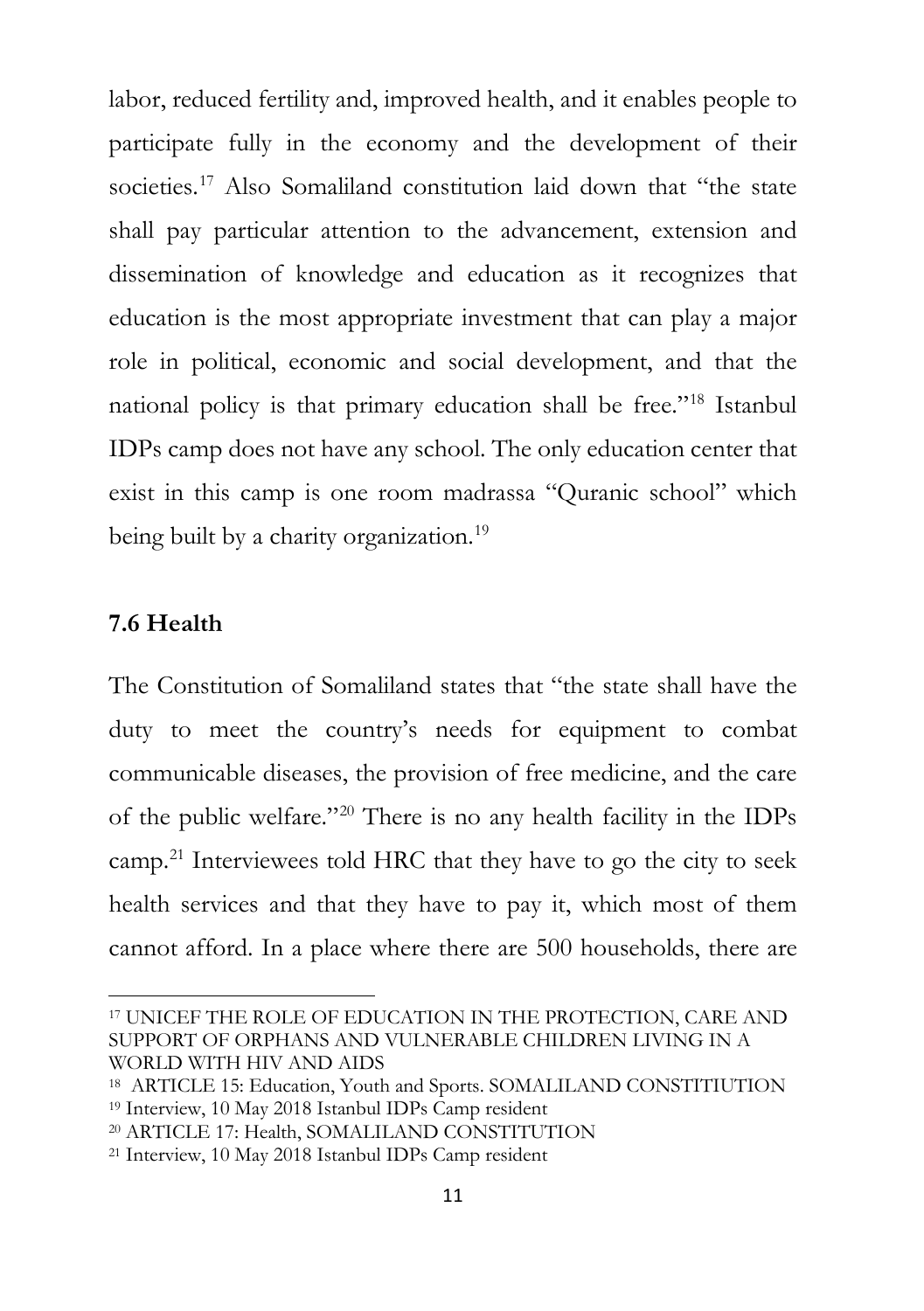many health problems that exist, particularly those caused by poor sanitation and malnutrition.

# **Discriminations**

There are four groups in the society that face discrimination in this camp; the people living with HIV/AIDS, persons with mental or physical disabilities, minority people, and people from Somalia22. The people from Somalia are seen as refugees by the government of Somaliland while the international organizations and agencies recognize them as IDPs. Their status is conflicted and that negatively affects their lives.

# **Somalian citizens: not recognized**

The people who came from Somalia (South Central Somalia) are not recognized by Somaliland government as IDPs. International organization in their side do recognize them as IDPs. The difference put a vulnerable people in a legal vacuum. This affects their access to services, land ownership as well as documentation and legal papers.

 $\overline{a}$ 

<sup>22</sup> Interview, 10 May 2018 Istanbul IDPs Camp resident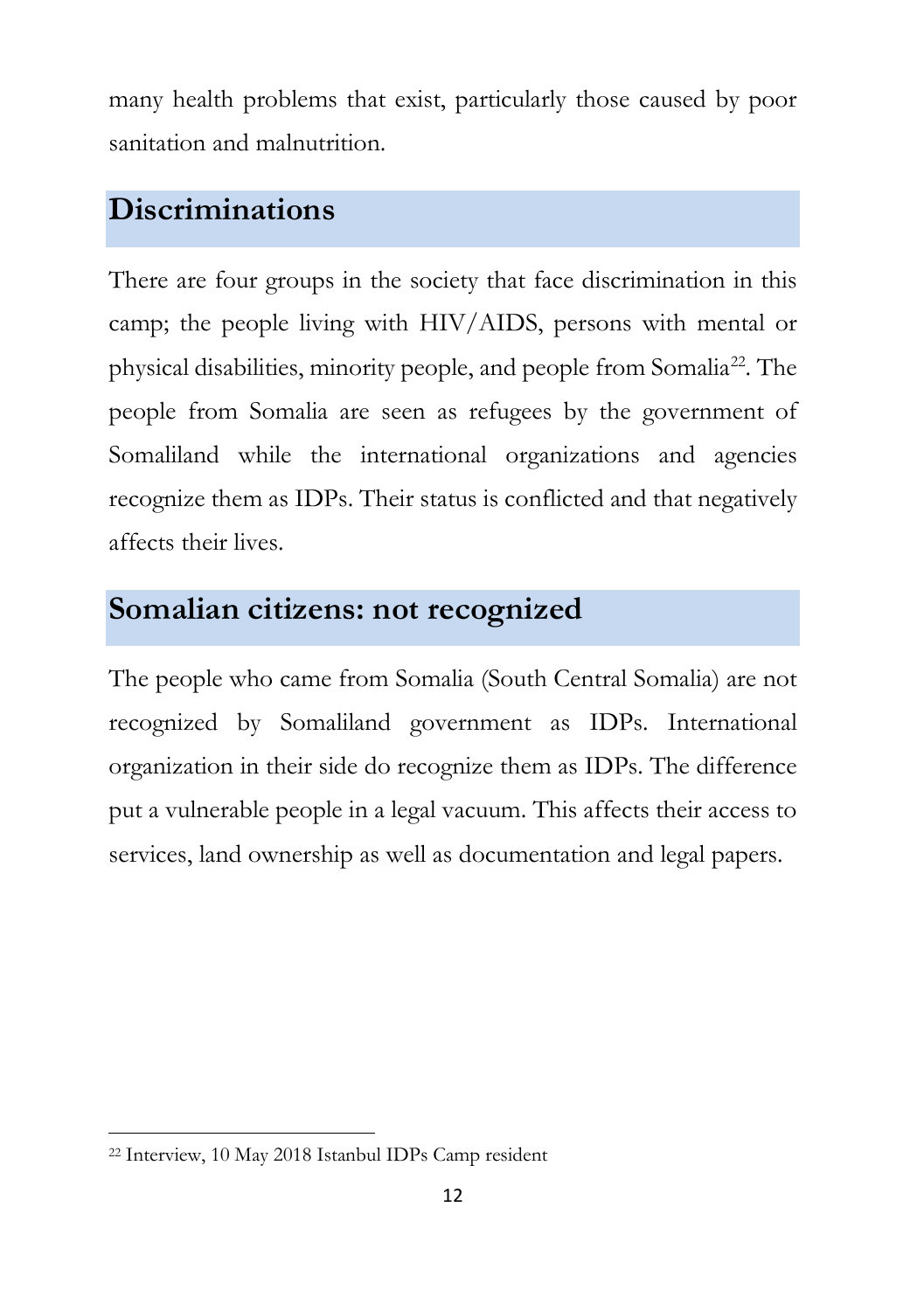# **About Human Rights Centre**

#### **Background**

The Human Rights Centre (HRC) is a non-profit organization established in January 2013 with the aim of contributing to the protection and promotion of human rights in Somaliland. HRC was founded by lawyers who are inspired by the Bill of Rights in the Somaliland Constitution and the Universal Declaration of Human Rights. It is registered with the Somaliland government as a non-profitmaking and non-governmental organization. HRC was formed to cover the need for documentation and advocacy on human rights to help maintain the gains made by Somaliland's nascent democracy. The central policy of Human Rights Centre is to create and foster a culture of voluntary human rights activism where committed human rights defenders with passion contribute to the protection, promotion and realization of human rights.

#### **Vision**

For Somaliland, place where human rights are protected, promoted, respected and fulfilled.

#### **Mission**

Human Rights Centre exists to defend and protect the rights of human beings in Somaliland.

#### **Our Values**

We uphold the values of honesty, justice, and integrity for all. We aim to work with transparency and accountability, commitment and discipline. We encourage creative participation understanding the need for sustainability and respect for all. We will continue to strive for impartially and independence while placing great value on confidentiality. We also appreciate the importance of volunteering which forms the foundations of our organization.